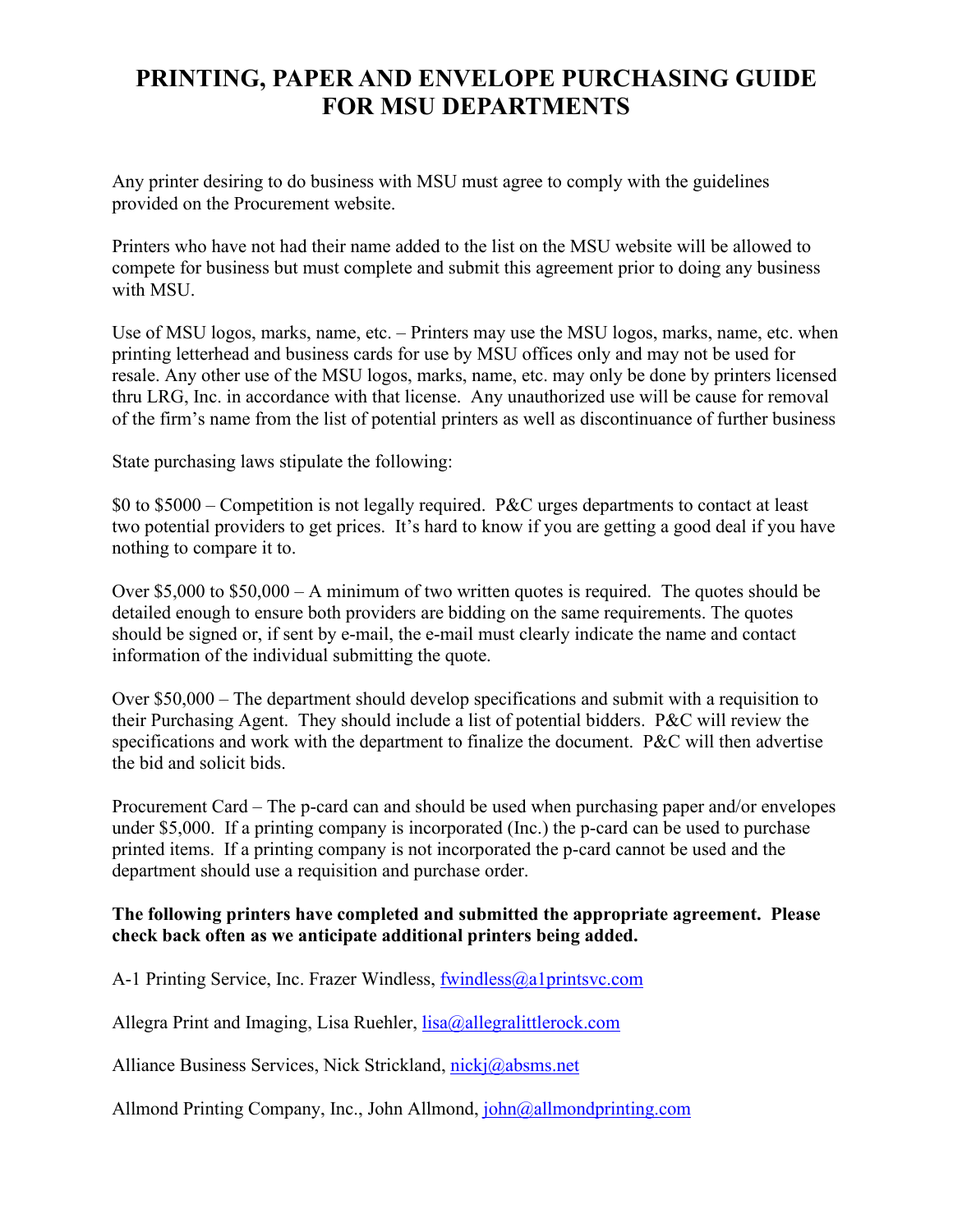Blufish Design Studio, Emily Griffin, [emily.griffin@blufish.com](mailto:melissa@blufishdesign.com)

Birmingham Printing and Publishing, Inc. Georgia Luann Carter,  $lcarter(Q)$ bhamprinting.com

The Copy Cow, the copycow (a) gmail.com

Craftsman Printing, Inc., Tim Leasure, [tleasure@craftsmanprintinginc.com](mailto:tleasure@craftsmanprintinginc.com)

Creasey Printing Services, Kelli Lynch, [info@creaseyprinting.com](mailto:info@creaseyprinting.com)

Cushing-Malloy, Inc., Thomas F. Weber, [tfweber@cushing-malloy.com](mailto:tfweber@cushing-malloy.com)

Dement Printing Company, Scott Dement, [sdementdpc@comcast.net](mailto:sdementdpc@comcast.net)

Digital Marketing Services, David Rula, [drula@dmscolor.com](mailto:drula@dmscolor.com)

Digital Rio, Inc. Glenn Robb, [glennr@digitalrio.com](mailto:glennr@digitalrio.com)

Drumwright & Co., LLC (dba Image Screenprinting), Jessica Dutter, [jessica@imagescreenprinting.com](mailto:jessica@imagescreenprinting.com)

EM Printing, Cindy Burnette, [cindy.burnette@emprinting.com](mailto:cindy.burnette@emprinting.com)

Epic Solutions LLC, Tyler Whitney, [tyler.whitney@epicsolutions.com](mailto:tyler.whitney@epicsolutions.com)

Global Litho, LLC, Robert H. Hardin, Jr., [rhardin@globallitho.com](mailto:rhardin@globallitho.com)

Graphic Printers, Inc., Ed Pierce,  $ed@graphicprintersinc.com$ 

Harvey Dallas Printing & Graphics, Inc., Bryan Dallas, [bryan@harveydallasprinting.com](mailto:bryan@harveydallasprinting.com)

Hederman Brothers, LLC, Mike Cochran or Doug Hederman, [mcochran@hederman.com](mailto:mcochran@hederman.com) or [dhederman@hederman.com](mailto:dhederman@hederman.com)

Idexx, Inc., Elizabeth deLoach, [edeloach@crowsonstone.com](mailto:edeloach@crowsonstone.com)

Interstate Printing, Tracey Smith, [tracey@interstateprinting.net](mailto:tracey@interstateprinting.net)

IMAGES, Eric Benning, [littlerock@imagesprinting.net](mailto:littlerock@imagesprinting.net) 

Jackson Data Products, Elizabeth Ryan, [elizabeth@jacksondata.com](mailto:elizabeth@jacksondata.com)

Joseph L. Brown Printing Company, Ltd., Benjiman D. Brown, [benji@brownsprinting.com](mailto:benji@brownsprinting.com)

Lawrence Printing Company, Inc. Alan Ellis, [aellis@laprico.com](mailto:aellis@laprico.com)

The Lane Press, Inc., Betsy Robertson, [robertson@lanepress.com](mailto:robertson@lanepress.com)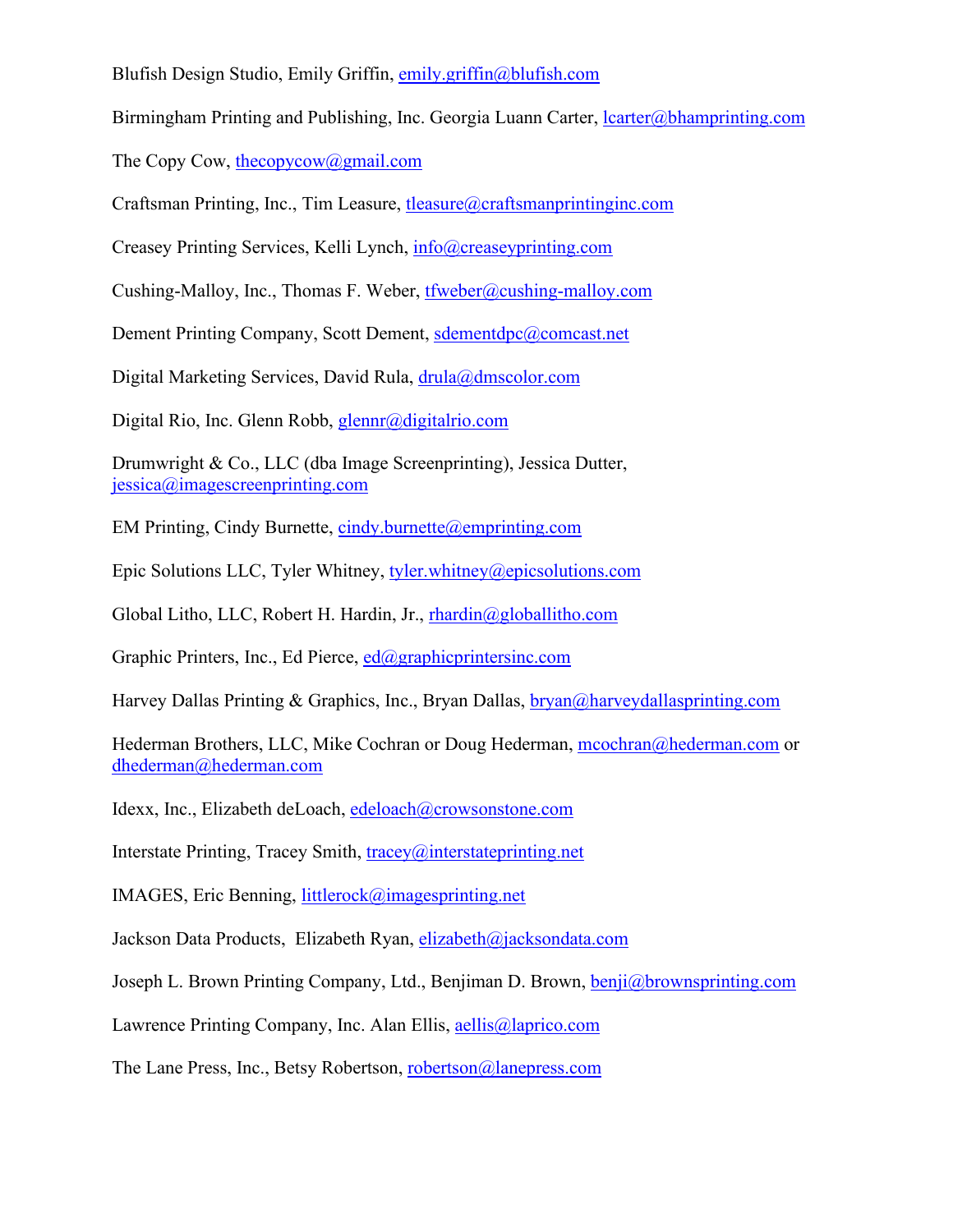LSC Communications, Inc., Estella Dean, [estealla.dean@lsccom.com](mailto:estealla.dean@lsccom.com)

The Mailbox, Inc. Malcolm Martin, [themailboxinc39759@gmail.com](mailto:themailboxinc39759@gmail.com)

Mid-South Fine Printers, Skip Miles, [fineprintskip@bellsouth.net](mailto:fineprintskip@bellsouth.net)

Master Group, Minnie Kimberling, [Minnie.kimberling@mymastergroup.com](mailto:Minnie.kimberling@mymastergroup.com)

MS Prison Industries Corporation, Ed Stephens, [printsh@netdoor.com](mailto:printsh@netdoor.com)

National Forms and Systems Group, Inc., Todd Ross, [tross@a-nationalsolution.com](mailto:tross@a-nationalsolution.com)

Nick Clark Printing and Office Partners, [opproduction@comcast.net](mailto:opproduction@comcast.net)

Noyes Rubber Stamp and Printing dba Greenville Printing Center, Tom Noyes, [printingt@bellouth.net](mailto:printingt@bellouth.net)

Office Depot, Don Kilbourne, [don.kilbourne@officedepot.com](mailto:don.kilbourne@officedepot.com)

Parris Printing Company, Zachary Toomey, [ztoomey@parrisprinting.com](mailto:ztoomey@parrisprinting.com)

Paulsen Printing Company, Clayton Reed, [clayton@paulsenprinting.com](mailto:clayton@paulsenprinting.com)

Pinnacle Printing & Copying, Leslie Owen, [ljdumas@gmail.com](mailto:ljdumas@gmail.com)

PIP Printing and Marketing Services, Beverly Pilcher, [mail@pipridgeland.com](mailto:mail@pipridgeland.com)

PPI, Perry Whitaker, [perry@ppims.com](mailto:perry@ppims.com)

Precision Graphics, Inc. Mike Leathers, [mleathers@precisiongraphicsinc.net](mailto:mleathers@precisiongraphicsinc.net)

Promos4U, LLC, John Harris, [promos4u@att.net](mailto:promos4u@att.net)

ProForma Media Group, David Rickman, [david.rickman@proforma.com](mailto:david.rickman@proforma.com)

ProGraphics, Inc., Jeff Brown, [jbrown@prographicsms.com](mailto:jbrown@prographicsms.com)

Progress Printing Plus, Cheryl Roach, [ciroach@progressprintplus.com](mailto:ciroach@progressprintplus.com)

Quality Printing, Lee Campbell,  $\text{lec}(\hat{a})$  quality printing.com

RR Donnelley, William Burnham, [William.burnham@rrd.com](mailto:William.burnham@rrd.com)

R J Young Company: Hugh Harris, [hugh.harris@rjyoung.com](mailto:hugh.harris@rjyoung.com) Tim Potter, [tim.potter@rjyoung.com](mailto:tim.potter@rjyoung.com) Tina Peterman, [tina.peterman@rjyoung.com](mailto:tina.peterman@rjyoung.com)